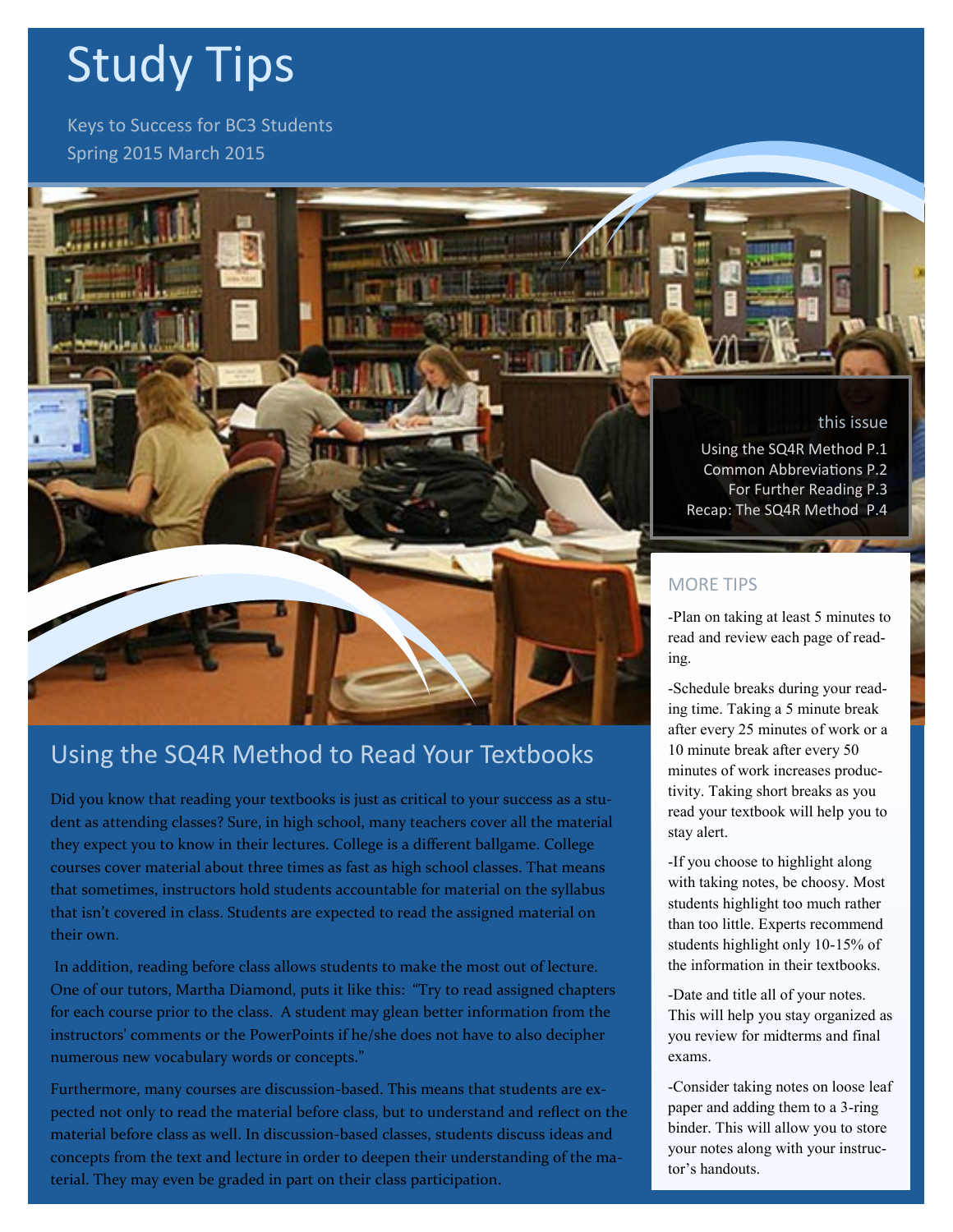# Using the SQ4R Method to Read Your Textbooks

## "Think about it; if text books weren't important, instructors would never ask you to fork over your hard-earned cash to buy them."

Think about it; if text books weren't important, instructors would never ask you to fork over your hard-earned cash to buy them. Still, many students dread completing the assigned reading. It's true—reading a textbook isn't like reading a novel. Few students look forward to curling up on their couches with their textbook and a cup of tea. What many students don't know, however, is that textbooks aren't meant to be read in the same way as novels. They demand a different, very *active* kind of reading. Knowing how to read your textbook can make the difference between falling asleep at your desk and embarking on a journey to discover new worlds of information.

In this article, you will learn about the SQ4R strategy for reading textbooks. You may have heard of the SQ3R reading strategy. That strategy allows students to remember what they read and craft notes from which to study. By adding another step—reflecting—and committing to the SQ4R reading strategy, you can make this tried and true method a way to both comprehend **and** critically evaluate what you read. Here's a quick guide to the SQ4R method:

**S- Survey** the assigned chapter before beginning. As I mentioned earlier, you don't want to read your textbook like a novel—cover to cover, word by word. While novels are broken up by long chapters and use very little formatting, textbooks chapters are broken up by headings and subheadings and are full of other visual clues that lead you to the important information.

As you survey your textbook, look for headings and subheadings as well as italic and boldface type. These visual elements are used by the book's author to highlight key concepts and terms. If a word is in bold print, chances are it's important. If a concept receives its own header or subheader, it's one you want to remember. Also look for graphs and charts that present information in visual form; they're not just filler! Before concluding your survey, read the summary or conclusion to the chapter and the questions at the end of the chapter. Doing this will give you a clear idea of the main ideas in the chapter.

**Q-Question** as you read. As you encounter each heading or subheading in the text, turn it into a question. For example, in your psychology book, you see the header "William James and Functionalism." You can turn that header into two questions "Who is (or was) William James?" and "What is Functionalism?". Write these questions in your notebook.

**R-Read** for the answers to your questions and fill them in next to your questions; this is a strategy for taking good notes. For example, as you read the paragraphs about William James and Functionalism, you learn that William James lived from 1842-1910 and taught psychology at Harvard University. You also learn that he is the author of a famous psychology text—*Principles of Psychology.* Lastly, you learn that he approached the human mind through functionalism. Your book defines functionalism as "the study of how the human mind allows people to adapt to their surroundings." Write down this definition as well as the information about William James next to each question. Try to answer the questions at the end of the chapter. After you do all of this, you will have a study guide that helps you to remember what you have read.



#### Common Abbreviations

Use these common abbreviations to make the most of your note-taking time:

- + for plus
- & for and
- for minus
- # for number
- X for times
- > for greater than, larger
- < for less than, smaller
- w/ for with
- w/in for within
- $\rightarrow$  for leads to
- $\leftarrow$  for comes from
- ↑for increase
- ↓for decrease
- Use numerals like "2" rather than spelling out numbers like "two"
- Use expressions like "3rd" rather than "third"
- Shorten words to abbreviate. For example, substitute "info" for "information"
- You can also shorten words by removing vowels. For example, you can shorten "point" to "pnt".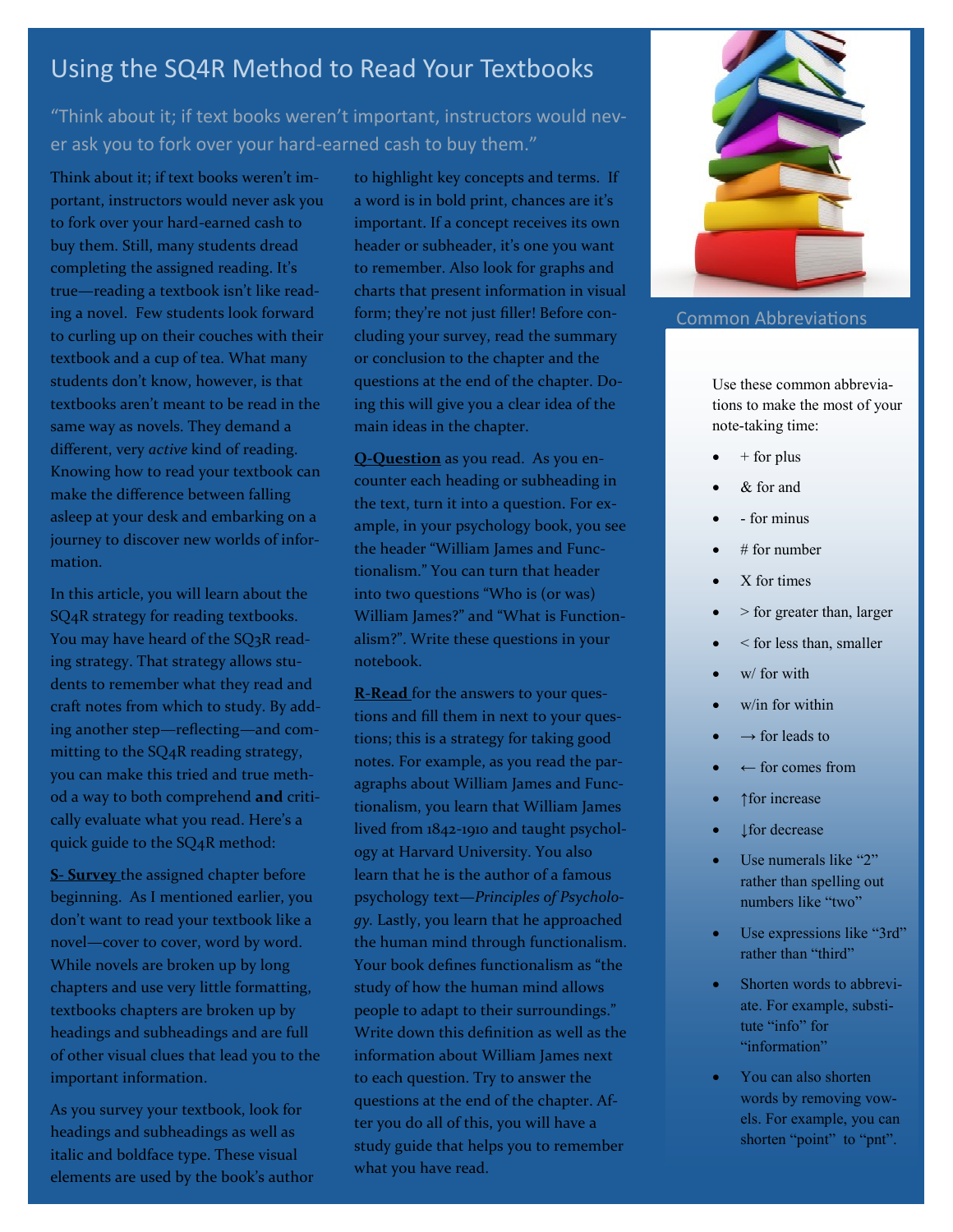

# Using the SQ4R Method (Continued)

**R-Recite** your questions and answers aloud to yourself. This repetition allows the information to enter your long-term memory. As you read, try to put each new concept or term into your own words. For example, you might reword the definition of functionalism to say this: "Functionalism studies how the brain helps humans adapt to the world around them". If at any point you have trouble putting a concept into words, go back and re-read the section to clarify the information.

**R-Reflect** on the information you read. Because in college instructors want students to think critically about the information they learn, it is important that you don't just remember what you read, but that you reflect on it as well. After reading and reciting, take some time to think about what you read. You may try to relate the information to your own life.

For example, in reflecting on functionalism, you may think about how you become hyper-aware of my surroundings when you travel somewhere new. Perhaps, you think, your mind is becoming aware of these new surroundings so that you can adapt to them.

You should also try to connect what you have read to material you have already covered in class. You may compare and contrast functionalism with other theories of human behavior, noting both its weaknesses and strengths. You may ask,

for example, how functionalism compares with modern theories like the biopsychological or cognitive perspective. You may ask yourself which theory is more effective at explaining human behavior. If you think that the biopsychological perspective is more persuasive, you will want to think about reasons to support your position. Reflecting in this manner will not only help you understand the material, it will also prepare you for essay tests and class discussions.

**R-Review** what you have read. You've made an excellent study guide; now use it! Studies show that reviewing your notes periodically is more effective than cramming for a test. Read and recite your notes weekly throughout the semester.

Using the SQ4R method will help you prepare for class and tests and ensure that what you learn is moved into your long-term memory where you can use it for years to come. Moreover, it will help you to study more efficiently so that you will still have time left at the end of the night to curl up with your favorite novel and that cup of tea.

Now that you know the SQ4R method, dust off those textbooks and get to work!

### **For Further Reading**

Glickman, Adina. "Tips for Finding Major Points in Lectures." *Teaching and Learning.* The Center for Teaching and Learning at Stanford University. http:// web.stanford.edu/dept/ CTL/Student/studyskills/ taking notes.pdf.

Glickman, Adina. "SQ3R." *Teaching and Learning.* The Center for Teaching and Learning at Stanford University. http:// web.stanford.edu/dept/ CTL/Student/studyskills/ SQ3R.pdf.

"Learning from Textbooks: A Guide to University Learning– Learning Services." Learning Commons at the University of Guelph. http://www.learning commons.uoguelph.ca/guides.

"Reading a Textbook for True Understanding." Academic Support and Advising, Cornell College. http:// www.lib.uoguelph.ca/getassistance/studying/ effective-studying/learningtextbooks.